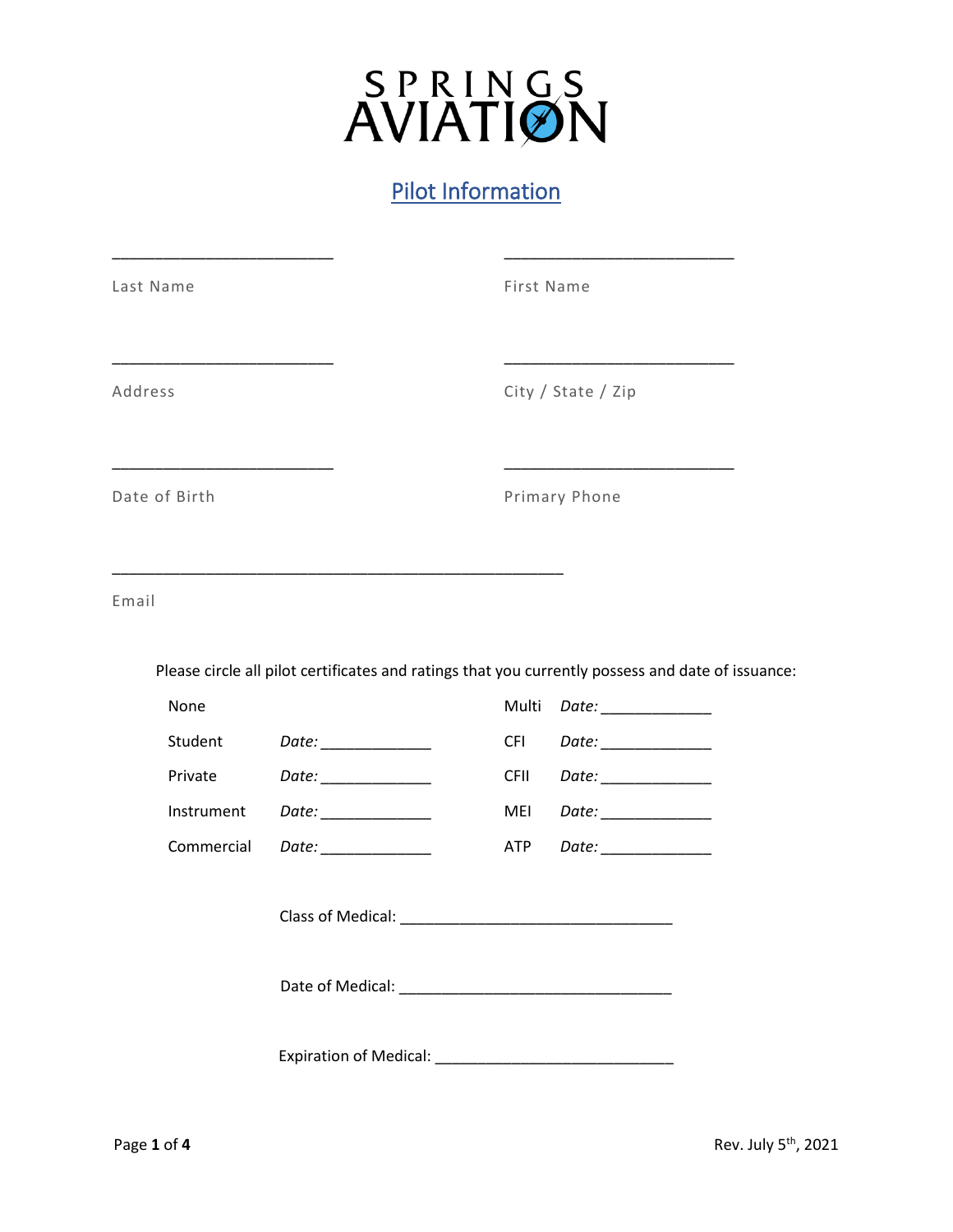

#### **Emergency Contact Information Form**

**This information will be extremely important in the event of an accident or medical emergency.**

|  | Last |                                                                                                                                                                                                                                                                                                                                                                                                                                           | First                             |  |  |  |  |
|--|------|-------------------------------------------------------------------------------------------------------------------------------------------------------------------------------------------------------------------------------------------------------------------------------------------------------------------------------------------------------------------------------------------------------------------------------------------|-----------------------------------|--|--|--|--|
|  |      |                                                                                                                                                                                                                                                                                                                                                                                                                                           |                                   |  |  |  |  |
|  |      |                                                                                                                                                                                                                                                                                                                                                                                                                                           | Work: ___________________________ |  |  |  |  |
|  |      |                                                                                                                                                                                                                                                                                                                                                                                                                                           |                                   |  |  |  |  |
|  |      |                                                                                                                                                                                                                                                                                                                                                                                                                                           |                                   |  |  |  |  |
|  |      |                                                                                                                                                                                                                                                                                                                                                                                                                                           |                                   |  |  |  |  |
|  | Last |                                                                                                                                                                                                                                                                                                                                                                                                                                           | First                             |  |  |  |  |
|  |      |                                                                                                                                                                                                                                                                                                                                                                                                                                           |                                   |  |  |  |  |
|  |      |                                                                                                                                                                                                                                                                                                                                                                                                                                           |                                   |  |  |  |  |
|  |      | <b>Primary Emergency Contact Name:</b><br>Cell: <b>Cell</b> : <b>Cell</b> : <b>Cell</b> : <b>Cell</b> : <b>Cell</b> : <b>Cell</b> : <b>Cell</b> : <b>Cell</b> : <b>Cell</b> : <b>Cell</b> : <b>Cell</b> : <b>Cell</b> : <b>Cell</b> : <b>Cell</b> : <b>Cell</b> : <b>Cell</b> : <b>Cell</b> : <b>Cell</b> : <b>Cell</b> : <b>Cell</b> : <b>Cell</b> : <b>Cell</b> : <b>Cell</b> : <b>Cell</b> : <b>Cell</b> : <b>Cell</b> : <b>Cell</b> : | Cell: ________________________    |  |  |  |  |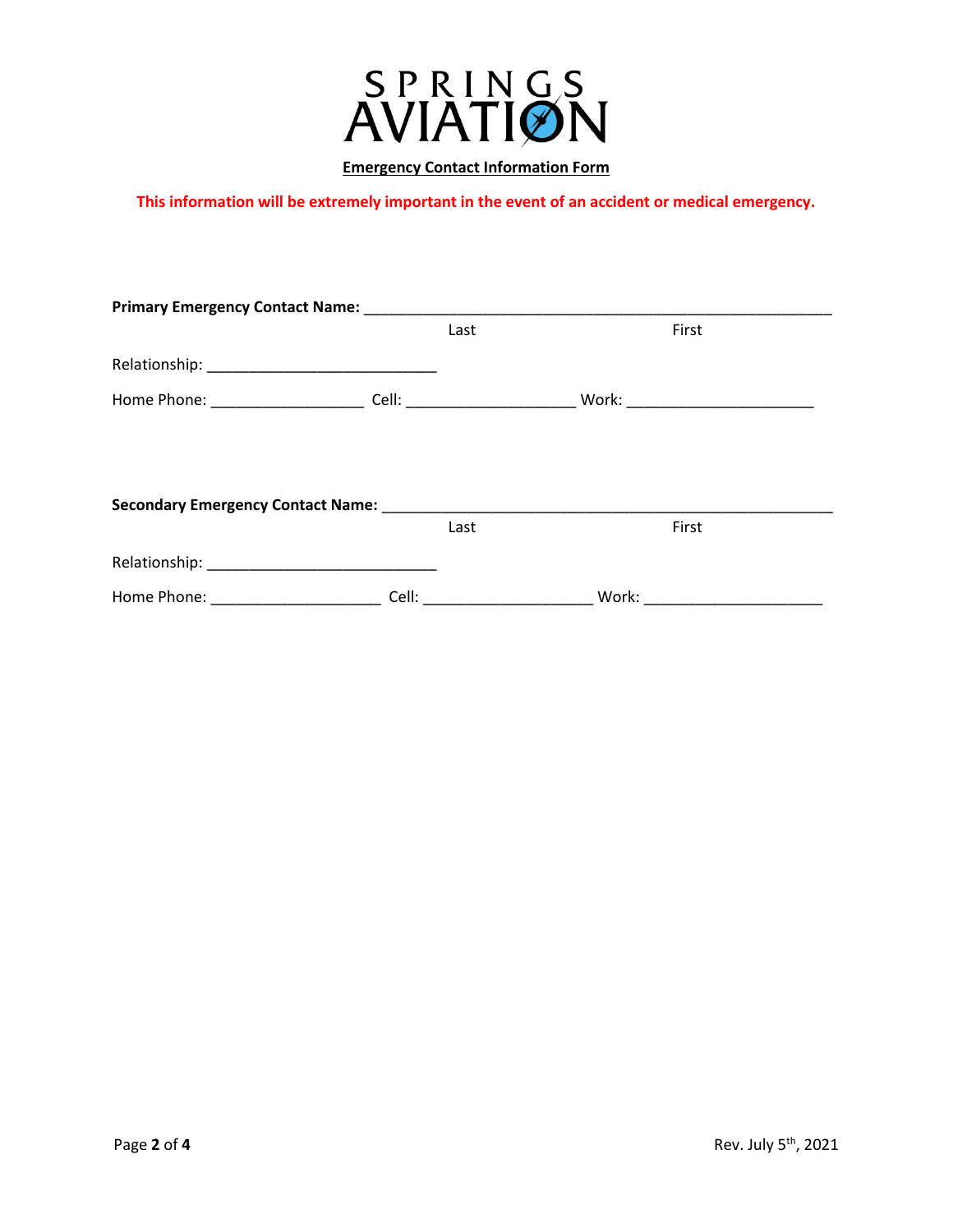

I the undersigned do hereby agree to the following. I am allowing Springs Aviation and Quest Pilot Supplies staff and Flight Instructors to take photos of my training and accomplishments to be used for the purpose of marketing.

In addition:

| I give permission for my photos to be used for education.                                                           |       | (please initial) |
|---------------------------------------------------------------------------------------------------------------------|-------|------------------|
| I give permission for my photos to be used for advertising. [19] [19] (please initial)                              |       |                  |
|                                                                                                                     |       |                  |
| At my request, my photos will be only used for my chart. (please initial)                                           |       |                  |
|                                                                                                                     |       |                  |
|                                                                                                                     |       |                  |
| Signature: The Commission of the Commission of the Commission of the Commission of the Commission of the Commission | Date: |                  |